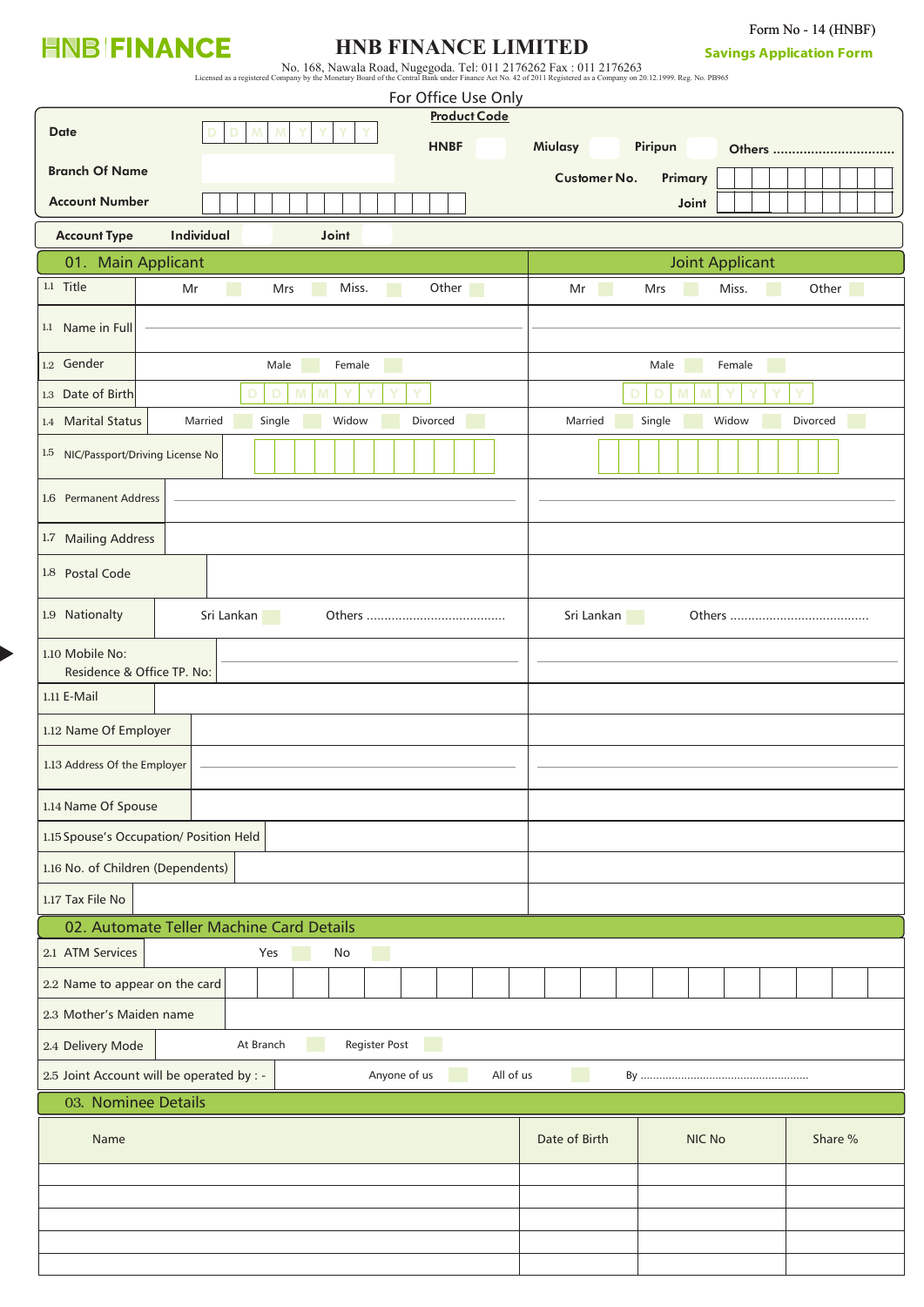| 04. Know Your Customer - Primary Applicant                                                                 |                                                                                                                                               |
|------------------------------------------------------------------------------------------------------------|-----------------------------------------------------------------------------------------------------------------------------------------------|
| 4.1 Empolyment Information                                                                                 |                                                                                                                                               |
| Self Employed<br><b>Empolyment status</b><br>Full -time employed                                           | Part-time employed<br>Retired<br>Not currently employed                                                                                       |
| <b>Nature of Business</b>                                                                                  | Others (Specify)                                                                                                                              |
| Transport<br>Manufacturing                                                                                 | Restaurants<br><b>Real Estate</b><br>Others (Specify)                                                                                         |
| Finance/Insurance<br>Hotel / Boarding house                                                                | <b>Public Services</b><br>Import/Export                                                                                                       |
| Casino / Gambling house / Night clubs<br>Construction                                                      | Wholesale<br>Gem and Jewelry                                                                                                                  |
| Personal & Household Services<br>Retail                                                                    | Communications<br><b>Business Services</b>                                                                                                    |
| 4.2 Other Information                                                                                      |                                                                                                                                               |
|                                                                                                            | <b>Residential Property</b><br><b>Financial assets</b>                                                                                        |
| Ownership of wealth (If property is on rent/ lease, please indicate)                                       | <b>Business premises</b><br>Investments                                                                                                       |
|                                                                                                            | <b>Motor Vehicles</b><br>Other (Specify)                                                                                                      |
|                                                                                                            | Inheritance<br><b>Business/Ownership</b>                                                                                                      |
| Source of Wealth:                                                                                          | Investments<br>Other (Specify)                                                                                                                |
| Wealth generated from                                                                                      |                                                                                                                                               |
|                                                                                                            | Profession/ Employment                                                                                                                        |
| Other connected Business/ Professional activities and Interest                                             |                                                                                                                                               |
| Are you or any of your immediate family is a politically exposed person                                    | Yes<br><b>Service Service</b><br>No                                                                                                           |
| (PEP)? (Refer defibition below) (                                                                          |                                                                                                                                               |
| If yes please specify                                                                                      |                                                                                                                                               |
| 4.3. Expected Mode of Transactions                                                                         |                                                                                                                                               |
|                                                                                                            |                                                                                                                                               |
| <b>Electronic Fund Transfer</b><br>Cash<br>Cheque                                                          |                                                                                                                                               |
| 4.4 Purpose for opening, maintaining and the account usage                                                 |                                                                                                                                               |
| Savings<br><b>Utility Bill Payment</b>                                                                     | Loan Repayment                                                                                                                                |
|                                                                                                            | <b>Share Transactions</b>                                                                                                                     |
| <b>Business Transactions</b><br><b>Investment Purpose</b>                                                  |                                                                                                                                               |
| Employment/ Professional Income<br><b>Family Remittance</b>                                                | Other                                                                                                                                         |
|                                                                                                            | Foreign Passport holders (Dual Citizens / Resident in or Employed in Sri Lanka) (Please give the reason for opening the account in Sri Lanka) |
| 4.5 Source of Funds Expected Source and bature of credits into the account (As appropriate)                |                                                                                                                                               |
| <b>Commission Income</b>                                                                                   | <b>Contract Proceeds</b><br>Sale/ Business Turnover                                                                                           |
| <b>Family Remittances</b>                                                                                  |                                                                                                                                               |
| <b>Investment Proceeds</b><br>Sale of property/assets                                                      | Gift<br>Salary/ Profit Income                                                                                                                 |
|                                                                                                            |                                                                                                                                               |
|                                                                                                            |                                                                                                                                               |
| 4.6 Average Monthly Income<br>Less than 50,000<br>100,001 to 250,000                                       | 500,001 to 1,000,000                                                                                                                          |
|                                                                                                            |                                                                                                                                               |
| 50,001 to 100,000<br>250,001 to 500,000                                                                    | More than 1,000,000                                                                                                                           |
| 4.7 Anticipated Volumes : Expected/ Usual average volumes of deposits into the account in Rupees per month |                                                                                                                                               |
| * Expected / Usual average volumes of deposits into the account in rupees per month                        |                                                                                                                                               |
| Less than 100,000<br>500,001 to 1,000,000                                                                  | 5,000,001 to 10,000, 000                                                                                                                      |
| 100,001 to 500,000<br>1,000,001 to 5,000, 000                                                              | More than 10,000,000                                                                                                                          |
| 05 Know Your Customer - Joint Applicant                                                                    |                                                                                                                                               |
| 5.1 Empolyment Information                                                                                 |                                                                                                                                               |
| Empolyment status<br>Self Employed                                                                         | Part-time employed<br>Retired                                                                                                                 |
|                                                                                                            | Not currently employed<br>Others (Specify)                                                                                                    |
|                                                                                                            |                                                                                                                                               |
| Full -time employed                                                                                        |                                                                                                                                               |
| <b>Nature of Business</b>                                                                                  |                                                                                                                                               |
| Transport<br>Manufacturing                                                                                 | <b>Real Estate</b><br>Restaurants<br>Others (Specify)                                                                                         |
| Finance/Insurance<br>Hotel / Boarding house                                                                | <b>Public Services</b><br>Import/ Export                                                                                                      |
| Casino / Gambling house / Night clubs<br>Construction<br>Personal & Household Services                     | Wholesale<br>Gem and Jewelry<br><b>Business Services</b>                                                                                      |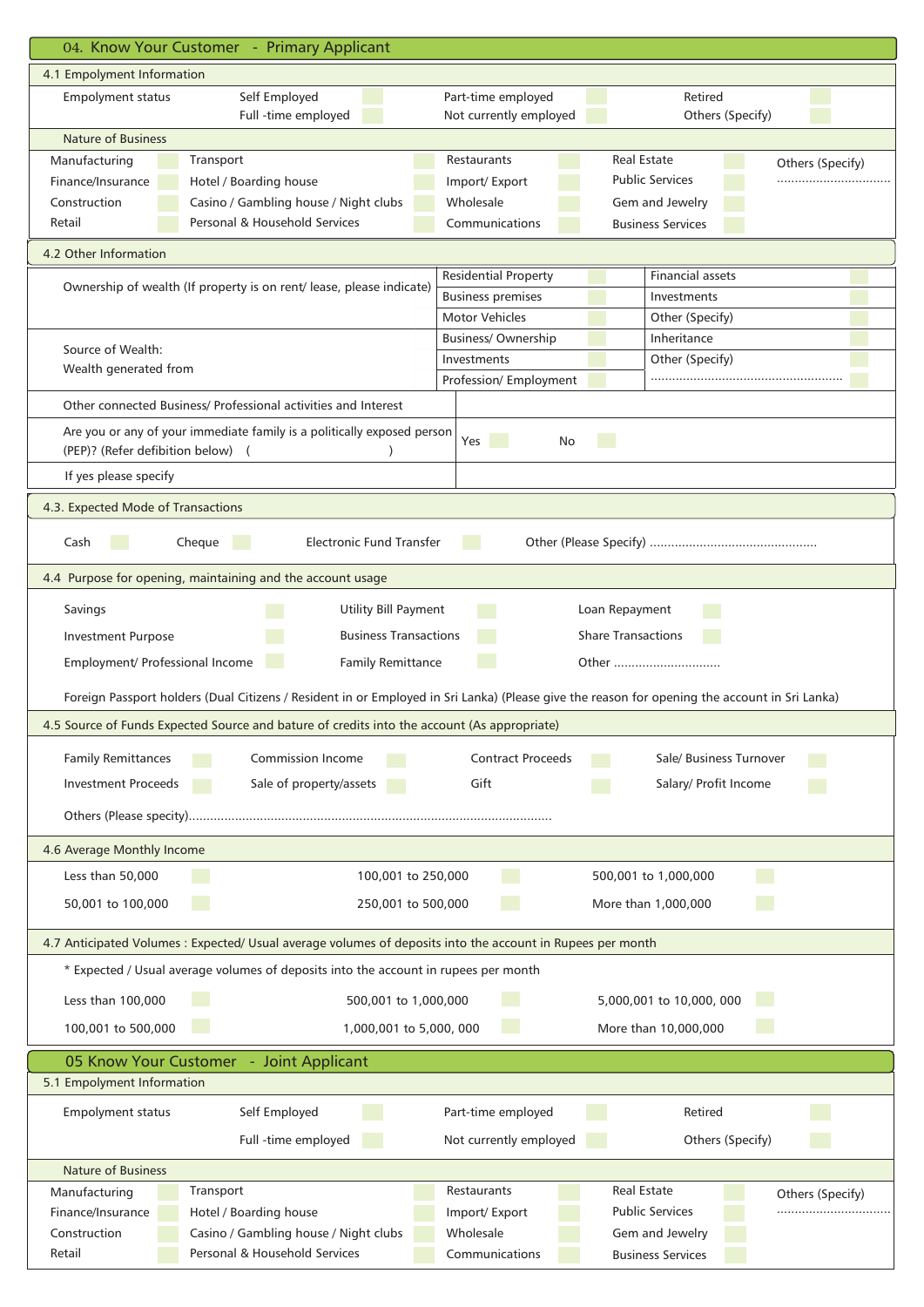| 5.2 Other Information                                                                                                                                                                                                                           |                                                                                                                                                                                                                                                                                                                                             |
|-------------------------------------------------------------------------------------------------------------------------------------------------------------------------------------------------------------------------------------------------|---------------------------------------------------------------------------------------------------------------------------------------------------------------------------------------------------------------------------------------------------------------------------------------------------------------------------------------------|
| Ownership of wealth<br>(If property is on rent/ lease, please indicate)                                                                                                                                                                         | <b>Residential Property</b><br><b>Financial assets</b>                                                                                                                                                                                                                                                                                      |
|                                                                                                                                                                                                                                                 | <b>Business premises</b><br>Investments                                                                                                                                                                                                                                                                                                     |
|                                                                                                                                                                                                                                                 | <b>Motor Vehicles</b><br>Other (Specify)                                                                                                                                                                                                                                                                                                    |
| Source of Wealth:                                                                                                                                                                                                                               | Business/Ownership<br>Inheritance                                                                                                                                                                                                                                                                                                           |
| Wealth generated from                                                                                                                                                                                                                           | Other (Specify)<br>Investments                                                                                                                                                                                                                                                                                                              |
|                                                                                                                                                                                                                                                 | Profession/ Employment                                                                                                                                                                                                                                                                                                                      |
| Other connected Business/ Professional activities and Interest                                                                                                                                                                                  |                                                                                                                                                                                                                                                                                                                                             |
| Are you or any of your immediate family is a politically exposed<br>person (PEP)? (Refer defibition below) (                                                                                                                                    | Yes<br>No                                                                                                                                                                                                                                                                                                                                   |
| If yes please specify                                                                                                                                                                                                                           |                                                                                                                                                                                                                                                                                                                                             |
| 5.3 Expected Mode of Transactions                                                                                                                                                                                                               |                                                                                                                                                                                                                                                                                                                                             |
| Cheque<br>Electronic Fund Transfer<br>Cash                                                                                                                                                                                                      |                                                                                                                                                                                                                                                                                                                                             |
| 5.4 Purpose for opening, maintaining and the account usage                                                                                                                                                                                      |                                                                                                                                                                                                                                                                                                                                             |
| <b>Utility Bill Payment</b><br>Savings                                                                                                                                                                                                          | Loan Repayment                                                                                                                                                                                                                                                                                                                              |
| <b>Investment Purpose</b><br><b>Business Transactions</b>                                                                                                                                                                                       | <b>Share Transactions</b>                                                                                                                                                                                                                                                                                                                   |
| Employment/ Professional Income<br><b>Family Remittance</b>                                                                                                                                                                                     | Other                                                                                                                                                                                                                                                                                                                                       |
|                                                                                                                                                                                                                                                 | Foreign Passport holders (Dual Citizens / Resident in or Employed in Sri Lanka) (Please give the reason for opening the account in Sri Lanka)                                                                                                                                                                                               |
| 5.5 Source of Funds Expected Source and bature of credits into the account (As appropriate)                                                                                                                                                     |                                                                                                                                                                                                                                                                                                                                             |
| <b>Commission Income</b><br><b>Family Remittances</b>                                                                                                                                                                                           | <b>Contract Proceeds</b><br>Sale/ Business Turnover                                                                                                                                                                                                                                                                                         |
| <b>Investment Proceeds</b><br>Sale of property/assets                                                                                                                                                                                           | Gift<br>Salary/ Profit Income                                                                                                                                                                                                                                                                                                               |
|                                                                                                                                                                                                                                                 |                                                                                                                                                                                                                                                                                                                                             |
| 5.6 Average Monthly Income                                                                                                                                                                                                                      |                                                                                                                                                                                                                                                                                                                                             |
| Less than 50,000<br>100,001 to 250,000<br>50,001 to 100,000<br>250,001 to 500,000                                                                                                                                                               | 500,001 to 1,000,000<br>More than 1,000,000                                                                                                                                                                                                                                                                                                 |
| 5.7 Anticipated Volumes : Expected/ Usual average volumes of deposits into the account in Rupees per month                                                                                                                                      |                                                                                                                                                                                                                                                                                                                                             |
| * Expected / Usual average volumes of deposits into the account in rupees per month                                                                                                                                                             |                                                                                                                                                                                                                                                                                                                                             |
| Less than 100,000<br>500,001 to 1,000,000                                                                                                                                                                                                       | 5,000,001 to 10,000, 000                                                                                                                                                                                                                                                                                                                    |
| 100,001 to 500,000<br>1,000,001 to 5,000, 000                                                                                                                                                                                                   | More than 10,000,000                                                                                                                                                                                                                                                                                                                        |
| 06 Terms & Condition - Saving                                                                                                                                                                                                                   |                                                                                                                                                                                                                                                                                                                                             |
| 1 The Holder/s of savings accounts shall be deemed to have read, understood and be bound by the rules appearing hereunder.                                                                                                                      |                                                                                                                                                                                                                                                                                                                                             |
| 2 A pass book will be issued. If opted for on which will be recorded all transaction on this account. The pass book should be examined and any<br>and amend rules and regulation at its discretion from time to time.                           | discrepancy brought to the notice of the institution, promptly, Deciding the initial deposit to open a savings account, savings charges, minimum average balance to<br>be maintained, the rate of interest will be in accordance with the prevailing rules and regulations of HNB Finance Limited, The company reserves the right to change |
| the institution promptly.                                                                                                                                                                                                                       | 3 Where a statement, instead of a pass book, has been requested, amounts deposited and withdrawn will be recorded on a statement and posted monthly/quarter/half<br>yearly(as specified by the applicant in the applicantion)to t                                                                                                           |
|                                                                                                                                                                                                                                                 | 4 The institution will only be responsible for any deposit being acknowledged by a validated copy of the deposit slip or by an entry in pass book/ statement.                                                                                                                                                                               |
| fund for this , monthly fee.                                                                                                                                                                                                                    | 5 Accounts, which carry less than the stipulated minimum balance, may be liable for a monthly fee. Account would be closed automatically when there is insufficient                                                                                                                                                                         |
| 6 Any change in the account holder's name or address should be immediately advised to the institution.                                                                                                                                          |                                                                                                                                                                                                                                                                                                                                             |
| 7 Interest, on daily balance & will be credited monthly at a rate determined by the institution.                                                                                                                                                |                                                                                                                                                                                                                                                                                                                                             |
| 8 When a nominee is appointed, balance of a deceased account can be transferred to the credit of nominee.                                                                                                                                       |                                                                                                                                                                                                                                                                                                                                             |
| <b>ATM Terms &amp; Condition</b><br>In consideration of HNB FINANCE LIMITED (PB965) pursuant to my/our request, making available to me/us, Automated Teller Machine (ATM)                                                                       |                                                                                                                                                                                                                                                                                                                                             |
| facilities and issuing me/us ATM Card, I/we agree to be bound by the following terms and conditions.                                                                                                                                            |                                                                                                                                                                                                                                                                                                                                             |
| 1. At all times to regard the Card as the property of the Company and to surrender it unconditionally to cover the withdrawal or transfer.                                                                                                      |                                                                                                                                                                                                                                                                                                                                             |
| 2. At no time to use or attempt to use the Card unless there are sufficient funds in my/our account to cover the withdrawal or transfer.<br>3. To restrict use of the Card exclusively to the persons named overleaf as it is not transferable. |                                                                                                                                                                                                                                                                                                                                             |
|                                                                                                                                                                                                                                                 | 4. Not to use or attempt to use the Card after any notification of its cancellation or withdrawal has been given to me/us by the Company or by any person acting on                                                                                                                                                                         |
| behalf of the Company.                                                                                                                                                                                                                          | 5. At no time and under no circumstances to disclose to any person the Personal Identification Number (PIN) allotted to me/us to facilitate the use of the Card in the                                                                                                                                                                      |
| Company's ATM.                                                                                                                                                                                                                                  | 6. To immediately notify the Company of the loss or theft of the Card. Replacement fee for lost/stolen card will be decided by the Company subject at the time of                                                                                                                                                                           |
| issuance of subject to prevailing prices)                                                                                                                                                                                                       | 7. To accept full responsibility for all transactions processed from the use of the Card except any transactions occurring after the Company shall have confirmed to me/us that it has received notice of loss or theft of the                                                                                                              |
|                                                                                                                                                                                                                                                 | 8. Subject to (7) above to accept the Company's record of withdrawals and/or transfers as conclusive and binding for all purposes and to authorize the Company to debit my/our account with all amounts withdrawn or transferr                                                                                                              |
| the state of my/our account with the Company.                                                                                                                                                                                                   | 9. To acknowledge that the amount stated on the ATM screen or a printed inquiry slip or receipt advice shall not for any purpose whatsoever be taken as conclusive of                                                                                                                                                                       |